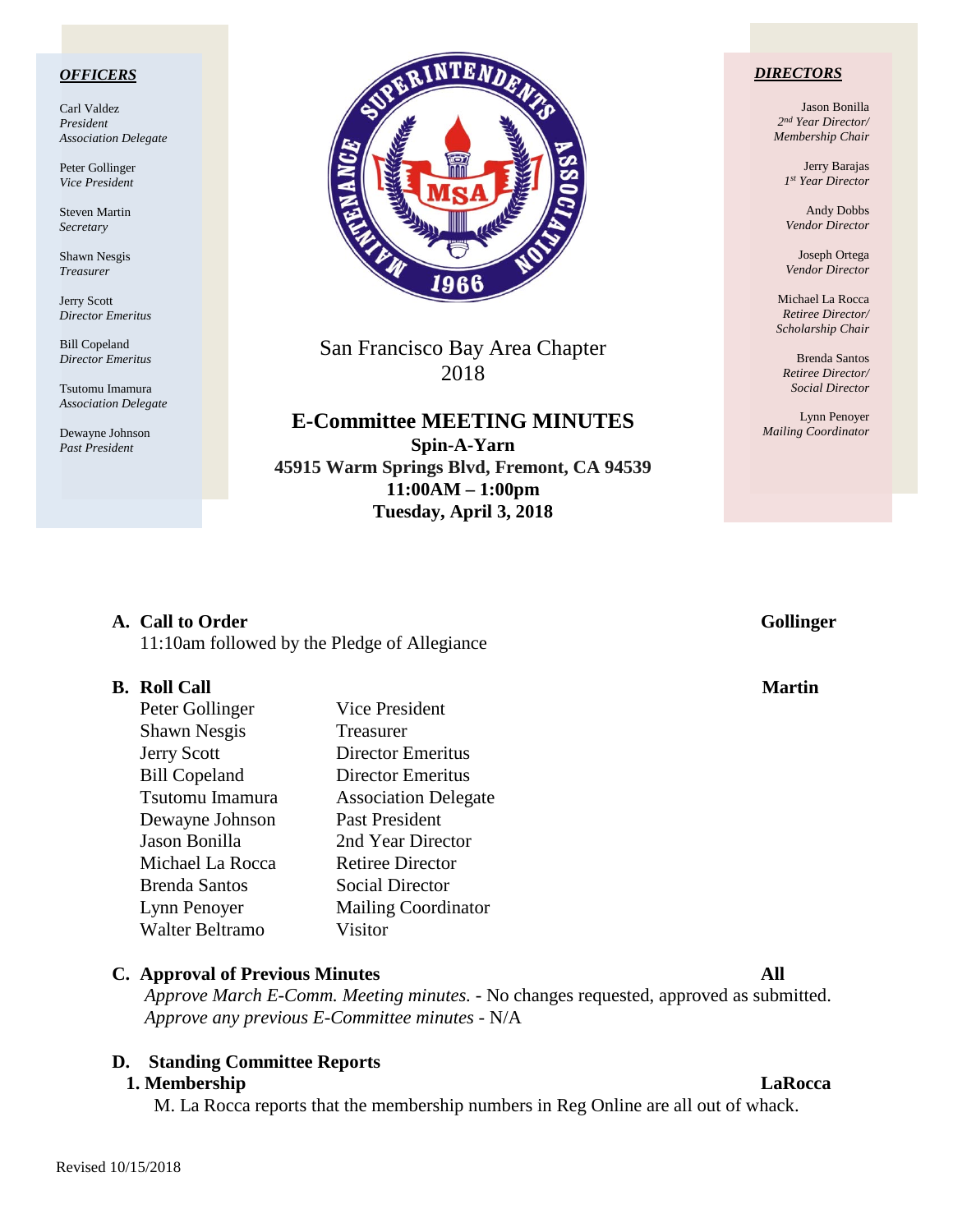## *Members*

*Life Members: Regular Members: Vendor Members: Total Members: 321*

J. Bonilla and S. Nesgis discussed working with Susie regarding membership reports. S. Nesgis reported new members from the City of San Mateo.

## **2. Life Members LaRocca/Santos**

M. La Rocca reported on Life member Leon Gervin re Honored Life Member at this year's Holiday Luncheon.

# **E. Vendors Report Dobbs/Ortega**

NO REPORT

- 1. Vendor Outreach
- 2. Vendor Roster

# **F. Association Report Imamura/Valdez**

*1. Foundation Report* – T. Imamura reported on the foundation, revisions will be finalized in 10 days. Website needs to mention fund choices when donating.

*2. Submitted Peter Walsh Award Nominee* – Bill Copeland T. Imamura reported that there were 4 total Peter Walsh Award nominees and that only our Nomination for B. Copeland appeared to be complete. There were also 3 Stellar Vendor Award nominees.

*3. Next E-Board Meeting May 10, Las Vegas.* Bill Copeland has offered to help with expenses for any prospective/future E-Board delegates to attend. T. Imamura reported that he continues to suggest 2 year terms for the e-board and possibly combining the Secretary/Treasurer roles to reduce total number of years required to go through the chairs with possible two year terms.

# **G. Training Coordinator Martin**

D. Johnson reviewed upcoming training meetings and June BBQ. Possible visit of e-board president at the June BBQ. There were 27 attendees at the Street Light Workshop and 75 attendees at the Pacifica meeting.

1. Approval of Andy Dobbs as Training Coordinator - Postponed

# **H. Scholarships LaRocca/Imamura**

M. La Rocca reports no applications turned in yet, deadline is April 30th

**I. Golf Tournament Committee Report Ortega** NO REPORT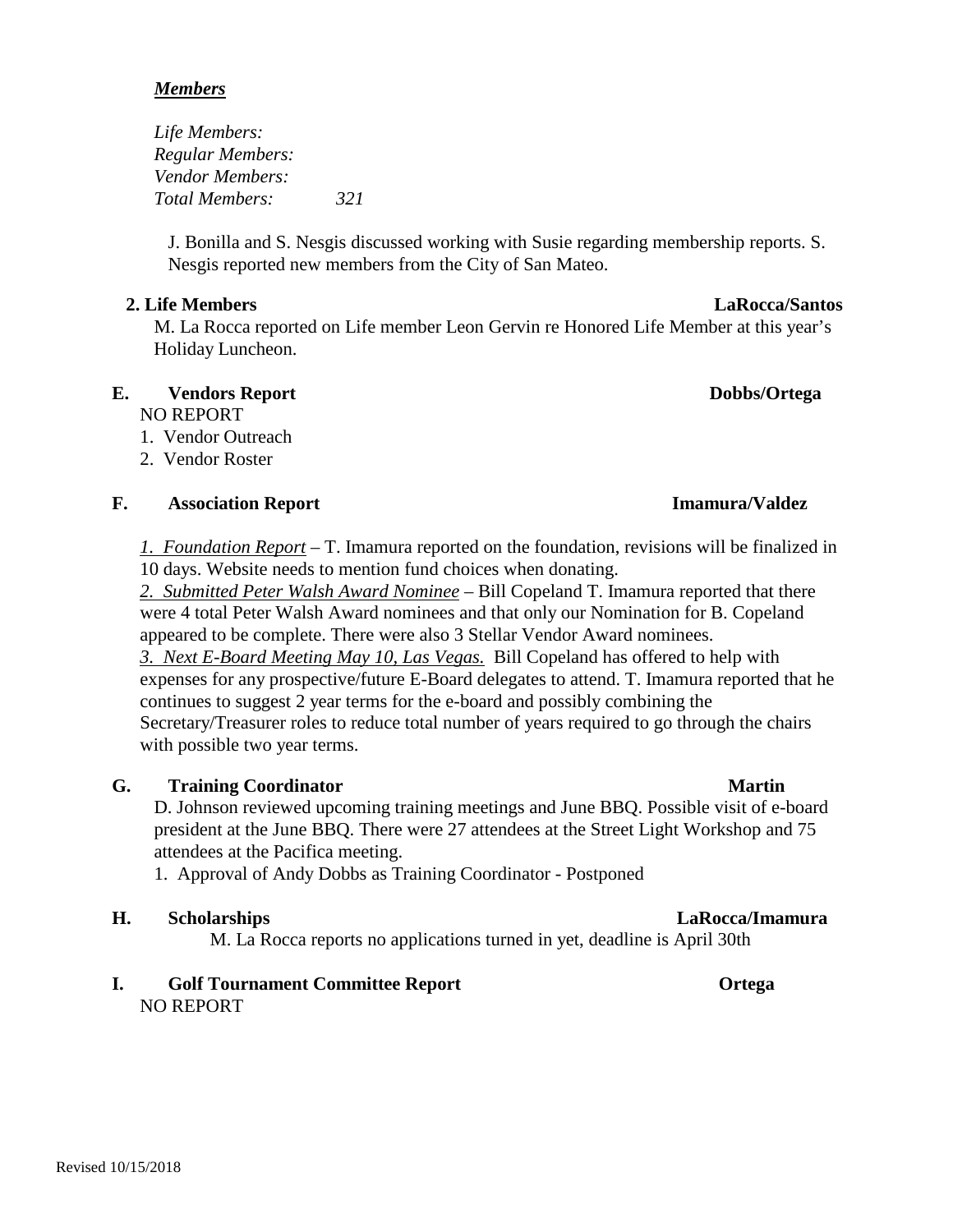## **J. Social Committee Santos Santos Committee Santos Santos Santos Santos Santos Santos Santos Santos Santos Santos Santos Santos Santos Santos Santos Santos Santos Santos Santos Santos Santos Santos Santos Santos Santos Sa**

1. Bocce Ball in April – April 28<sup>th</sup>, Fremont Campo di Bocci

B. Santos will send follow up email.

M. La Rocca expressed concern regarding how invites might be issued.

# **K. Treasurer's report Nesgis**

| Account totals:       |                      |
|-----------------------|----------------------|
| <b>Basic Checking</b> | S.                   |
| Savings               | S.                   |
| <b>TOTAL</b>          | <b>\$ SEE REPORT</b> |

*1. Practice strict protocols on reimbursements of purchases –* S. Nesgis stressed the importance of following strict protocols for requesting and issuing re-imbursements. Report Approval: Moved by T. Imamura,  $2<sup>nd</sup>$  by D. Johnson, all Ayes

# **L. Technology/Regonline Report Bonilla/Nesgis Bonilla/Nesgis**

*1. Status of meeting with Susie regarding Regonline –* S. Nesgis and J. Bonilla reported progress of working with Susie on two or three meeting notices.

*2. Development of protocol of backup users for Regonline –* M. La Rocca stressed need for back up protocol

*3. Access to program for E-Committee officers, Training Coordinator for upcoming events*

*4. Laptop purchase (Shawn)*

*5. Storing files electronically (Shawn & Jason)*

# **L. Old Business**

- 1. Recognition and plaque for Peterson Cat M. La Rocca provided an example of possible plaque. S. Martin has agreed to make.
- 2. Appointment of new Executive Board Delegate Will review after May meeting.

# **N. New Business**

1. Format for vendors' appreciation membership meeting – C. Valdez will address next meeting 2. APWA Conference Equipment Roadeo Attendees Valdez (see attached email) - C. Valdez will address next meeting 3. Development of Facebook page for MSA-SFBA Gollinger 4. 2018 June General Meeting LaRocca M.LR. reported that P. Giles and crew would be doing the BBQ at the June meeting. 5. 2018 December General Meeting LaRocca Meeting date was confirmed to be December  $6<sup>th</sup>$ . 6. 2019 June General Meeting LaRocca M.LR suggested possibly moving meeting to the Pleasanton Fairgrounds